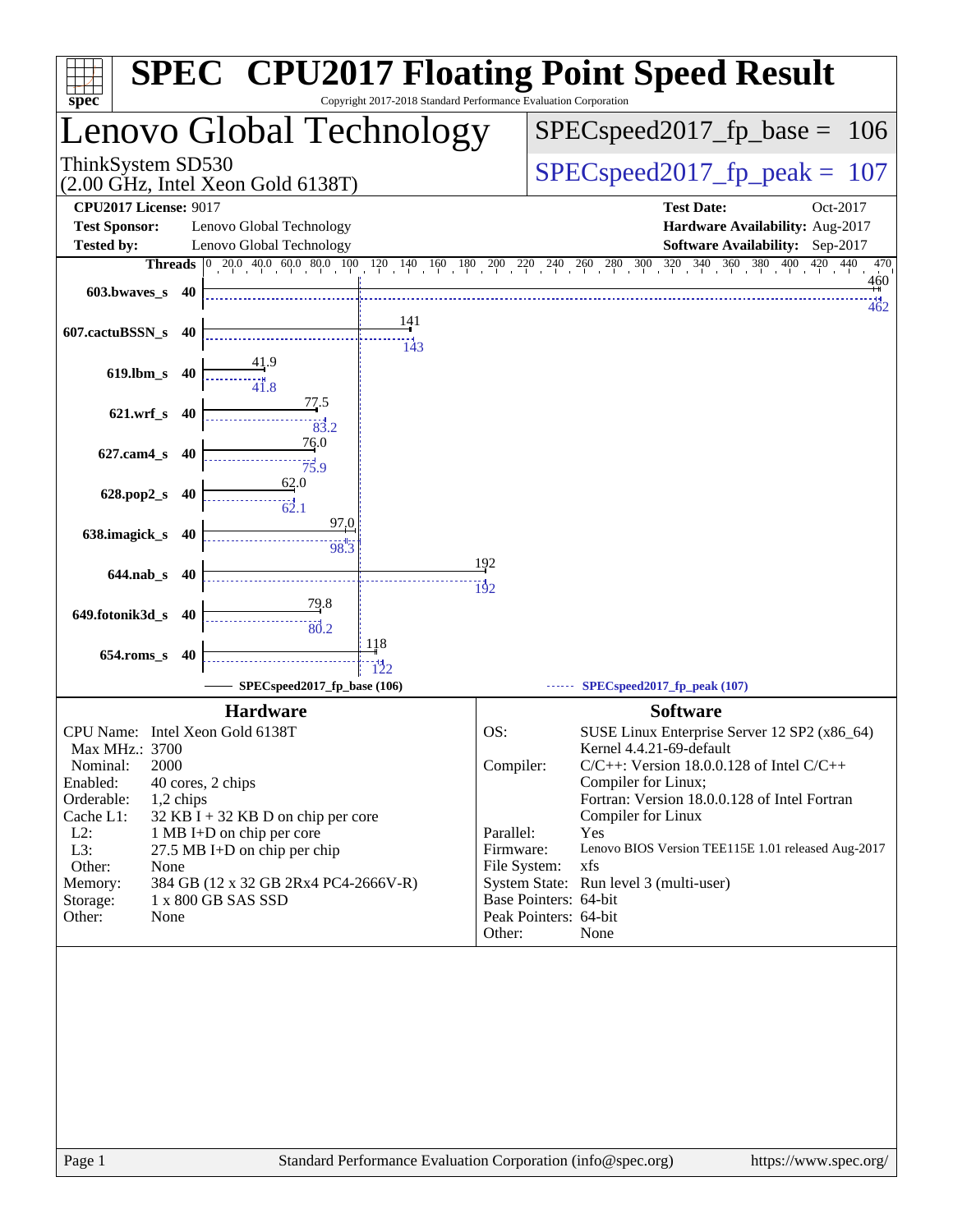

## Lenovo Global Technology

(2.00 GHz, Intel Xeon Gold 6138T)

ThinkSystem SD530  $SPEC speed2017$  fp\_peak = 107

SPECspeed2017 fp base =  $106$ 

**[Test Sponsor:](http://www.spec.org/auto/cpu2017/Docs/result-fields.html#TestSponsor)** Lenovo Global Technology **[Hardware Availability:](http://www.spec.org/auto/cpu2017/Docs/result-fields.html#HardwareAvailability)** Aug-2017 **[Tested by:](http://www.spec.org/auto/cpu2017/Docs/result-fields.html#Testedby)** Lenovo Global Technology **[Software Availability:](http://www.spec.org/auto/cpu2017/Docs/result-fields.html#SoftwareAvailability)** Sep-2017

**[CPU2017 License:](http://www.spec.org/auto/cpu2017/Docs/result-fields.html#CPU2017License)** 9017 **[Test Date:](http://www.spec.org/auto/cpu2017/Docs/result-fields.html#TestDate)** Oct-2017

### **[Results Table](http://www.spec.org/auto/cpu2017/Docs/result-fields.html#ResultsTable)**

|                                    | <b>Base</b>    |                |            |                |       |                | <b>Peak</b> |                |                |              |                |              |                |              |
|------------------------------------|----------------|----------------|------------|----------------|-------|----------------|-------------|----------------|----------------|--------------|----------------|--------------|----------------|--------------|
| <b>Benchmark</b>                   | <b>Threads</b> | <b>Seconds</b> | Ratio      | <b>Seconds</b> | Ratio | <b>Seconds</b> | Ratio       | <b>Threads</b> | <b>Seconds</b> | <b>Ratio</b> | <b>Seconds</b> | <b>Ratio</b> | <b>Seconds</b> | <b>Ratio</b> |
| 603.bwayes s                       | 40             | 128            | 460        | 129            | 457   | 128            | 462         | 40             | <u>128</u>     | 462          | 129            | 459          | 128            | 462          |
| 607.cactuBSSN s                    | 40             | <u> 118</u>    | <u>141</u> | 119            | 141   | 118            | 142         | 40             | <u>116</u>     | 143          | 116            | 144          | 116            | 143          |
| $619.1$ bm s                       | 40             | 126            | 41.4       | 125            | 42.0  | 125            | 41.9        | 40             | 124            | 42.1         | 129            | 40.6         | <u> 125</u>    | <b>41.8</b>  |
| $621$ .wrf s                       | 40             | 171            | 77.5       | 173            | 76.6  | 170            | 77.6        | 40             | <u>159</u>     | 83.2         | 159            | 83.2         | 159            | 83.4         |
| $627$ .cam $4$ s                   | 40             | 117            | 76.0       | 116            | 76.1  | 117            | 75.9        | 40             | 117            | 75.9         | 117            | 75.9         | 117            | 76.0         |
| $628.pop2_s$                       | 40             | 191            | 62.2       | 191            | 62.0  | 192            | 61.9        | 40             | 190            | 62.4         | 191            | 62.1         | 193            | 61.4         |
| 638.imagick_s                      | 40             | 139            | 104        | 149            | 96.9  | 149            | 97.0        | 40             | 148            | 97.2         | 147            | 98.3         | 135            | 107          |
| $644$ .nab s                       | 40             | 90.8           | 192        | 90.9           | 192   | 90.9           | 192         | 40             | 90.8           | 192          | 90.9           | 192          | 90.8           | <u>192</u>   |
| 649.fotonik3d s                    | 40             | 115            | 79.5       | 114            | 79.8  | 114            | 80.2        | 40             | 114            | 80.2         | 114            | 80.2         | 114            | 79.9         |
| $654$ .roms s                      | 40             | 133            | <u>118</u> | 134            | 117   | 133            | 118         | 40             | 132            | 119          | 128            | 123          | 129            | <u>122</u>   |
| $SPEC speed2017_fp\_base =$<br>106 |                |                |            |                |       |                |             |                |                |              |                |              |                |              |

**[SPECspeed2017\\_fp\\_peak =](http://www.spec.org/auto/cpu2017/Docs/result-fields.html#SPECspeed2017fppeak) 107**

Results appear in the [order in which they were run.](http://www.spec.org/auto/cpu2017/Docs/result-fields.html#RunOrder) Bold underlined text [indicates a median measurement](http://www.spec.org/auto/cpu2017/Docs/result-fields.html#Median).

### **[Operating System Notes](http://www.spec.org/auto/cpu2017/Docs/result-fields.html#OperatingSystemNotes)**

Stack size set to unlimited using "ulimit -s unlimited"

### **[General Notes](http://www.spec.org/auto/cpu2017/Docs/result-fields.html#GeneralNotes)**

Environment variables set by runcpu before the start of the run: KMP\_AFFINITY = "granularity=fine,compact" LD\_LIBRARY\_PATH = "/home/cpu2017.1.0.2.ic18.0/lib/ia32:/home/cpu2017.1.0.2.ic18.0/lib/intel64" LD\_LIBRARY\_PATH = "\$LD\_LIBRARY\_PATH:/home/cpu2017.1.0.2.ic18.0/je5.0.1-32:/home/cpu2017.1.0.2.ic18.0/je5.0.1-64"

 Binaries compiled on a system with 1x Intel Core i7-4790 CPU + 32GB RAM memory using Redhat Enterprise Linux 7.4 Transparent Huge Pages enabled by default Prior to runcpu invocation Filesystem page cache synced and cleared with: sync; echo 3> /proc/sys/vm/drop\_caches

### **[Platform Notes](http://www.spec.org/auto/cpu2017/Docs/result-fields.html#PlatformNotes)**

BIOS configuration: Choose Operating Mode set to Maximum Performance Hyper-Threading set to Disable DCU Streamer Prefetcher set to Disable MONITORMWAIT set to Enable Trusted Execution Technology set to Enable XPT Prefetcher set to Enable DCA set to Enable Stale AtoS set to Enable

**(Continued on next page)**

Page 2 Standard Performance Evaluation Corporation [\(info@spec.org\)](mailto:info@spec.org) <https://www.spec.org/>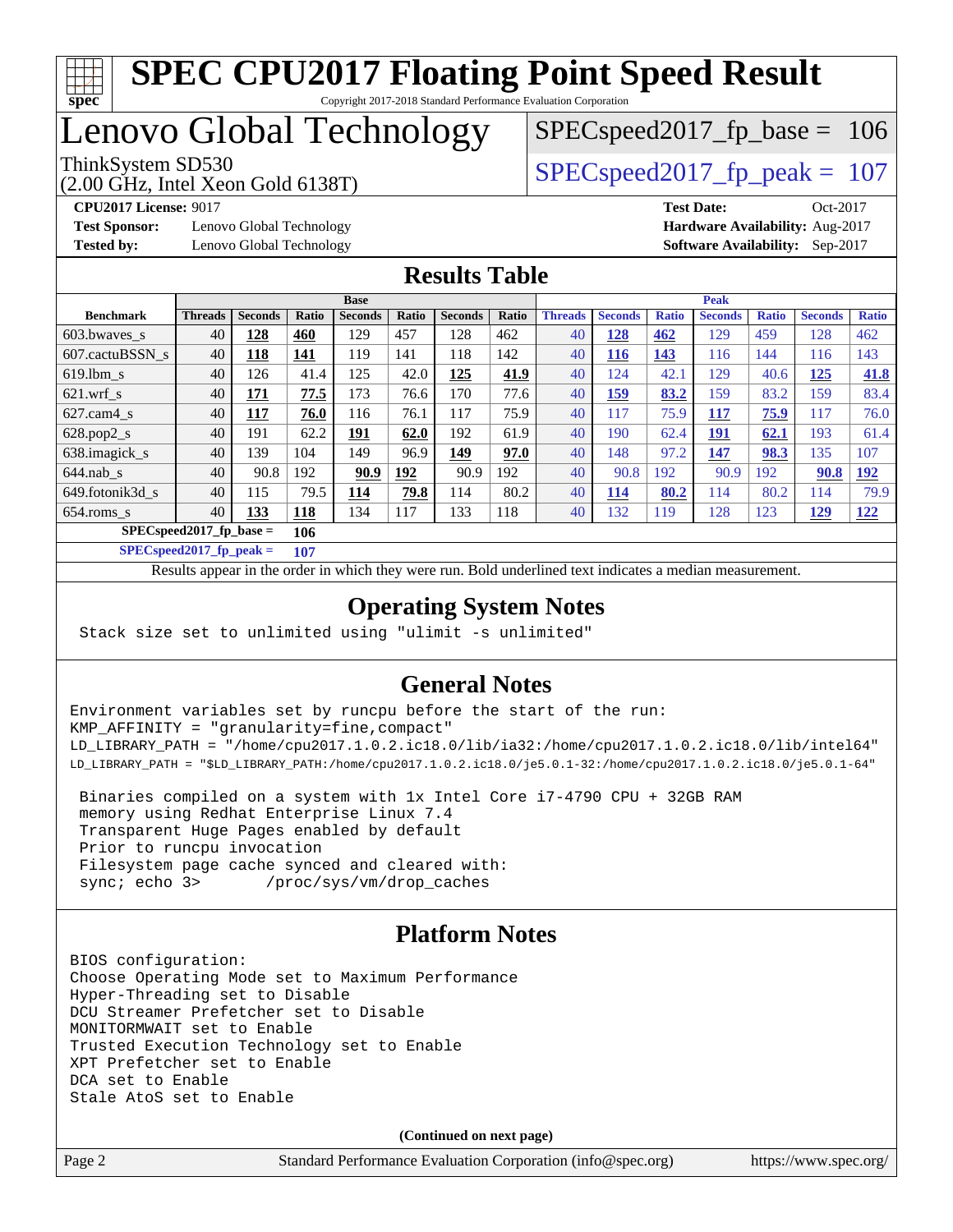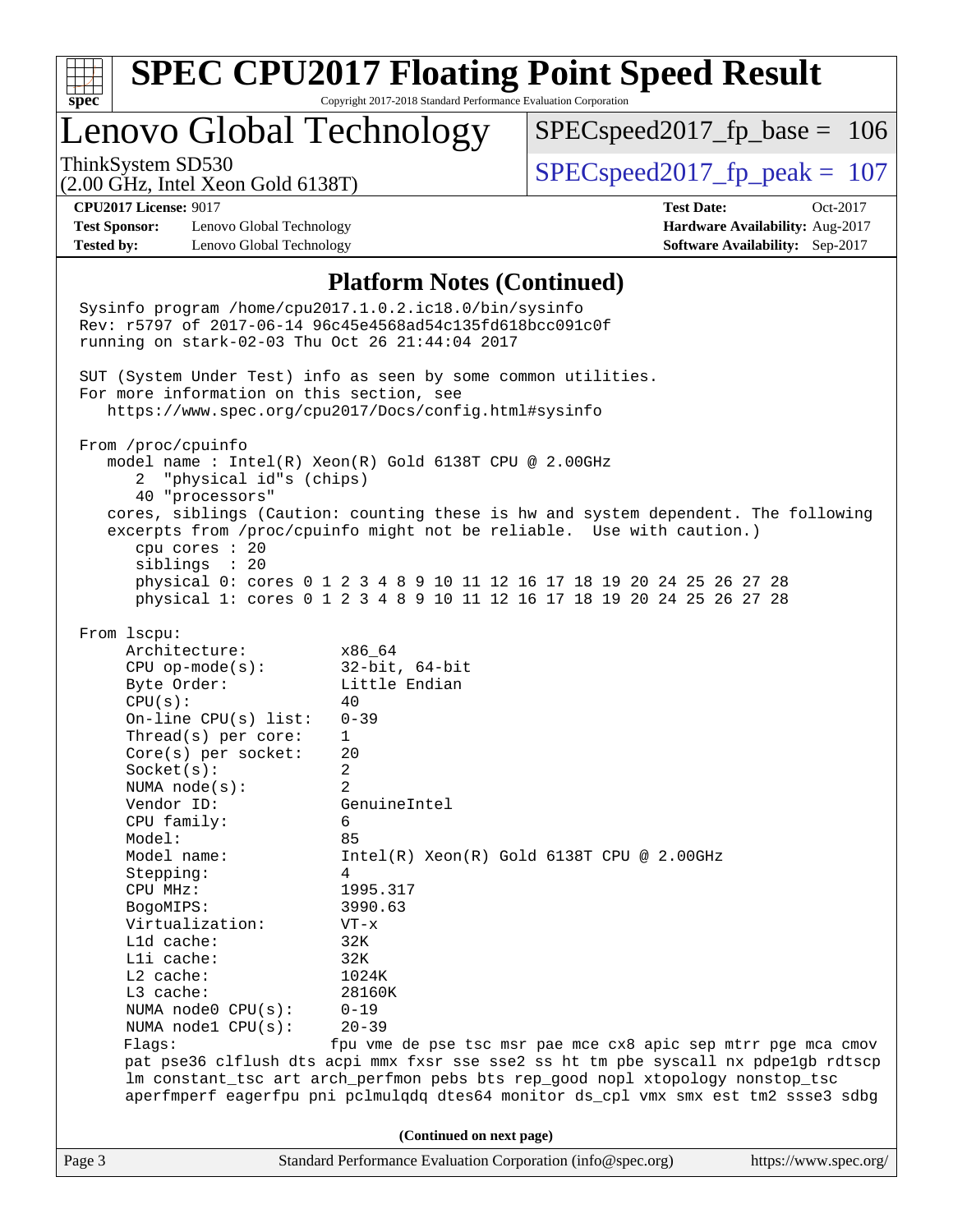

**(Continued on next page)**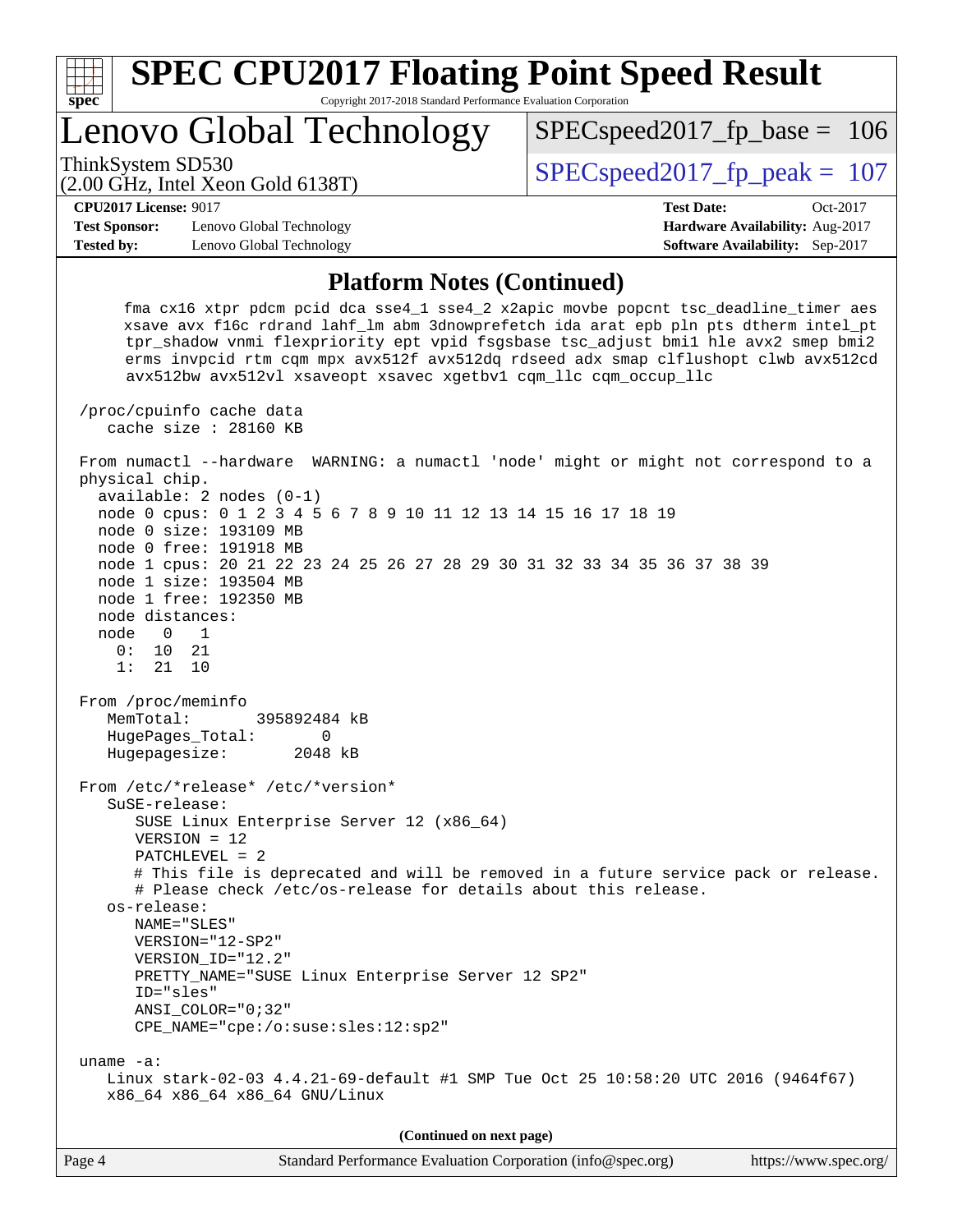| <b>SPEC CPU2017 Floating Point Speed Result</b><br>Spec<br>Copyright 2017-2018 Standard Performance Evaluation Corporation                                                                                                                                                                                                                                                                                                                                                    |                                                                                                       |
|-------------------------------------------------------------------------------------------------------------------------------------------------------------------------------------------------------------------------------------------------------------------------------------------------------------------------------------------------------------------------------------------------------------------------------------------------------------------------------|-------------------------------------------------------------------------------------------------------|
| Lenovo Global Technology                                                                                                                                                                                                                                                                                                                                                                                                                                                      | $SPEC speed2017_fp\_base = 106$                                                                       |
| ThinkSystem SD530<br>$(2.00 \text{ GHz}, \text{Intel Xeon Gold } 6138 \text{T})$                                                                                                                                                                                                                                                                                                                                                                                              | $SPEC speed2017_fp\_peak = 107$                                                                       |
| <b>CPU2017 License: 9017</b><br><b>Test Sponsor:</b><br>Lenovo Global Technology<br><b>Tested by:</b><br>Lenovo Global Technology                                                                                                                                                                                                                                                                                                                                             | <b>Test Date:</b><br>$Oct-2017$<br>Hardware Availability: Aug-2017<br>Software Availability: Sep-2017 |
| <b>Platform Notes (Continued)</b>                                                                                                                                                                                                                                                                                                                                                                                                                                             |                                                                                                       |
| run-level 3 Oct 26 16:32                                                                                                                                                                                                                                                                                                                                                                                                                                                      |                                                                                                       |
| SPEC is set to: /home/cpu2017.1.0.2.ic18.0<br>Type Size Used Avail Use% Mounted on<br>Filesystem<br>/dev/sda4<br>xfs<br>689G 108G 582G 16% / home                                                                                                                                                                                                                                                                                                                             |                                                                                                       |
| Additional information from dmidecode follows. WARNING: Use caution when you interpret<br>this section. The 'dmidecode' program reads system data which is "intended to allow<br>hardware to be accurately determined", but the intent may not be met, as there are<br>frequent changes to hardware, firmware, and the "DMTF SMBIOS" standard.<br>BIOS Lenovo - [TEE115E-1.01]- 08/11/2017<br>Memory:<br>4x NO DIMM NO DIMM<br>12x Samsung M393A4K40BB2-CTD 32 GB 2 rank 2666 |                                                                                                       |
| (End of data from sysinfo program)                                                                                                                                                                                                                                                                                                                                                                                                                                            |                                                                                                       |
| <b>Compiler Version Notes</b><br>619.1bm_s(base) 638.imagick_s(base, peak) 644.nab_s(base, peak)<br>CC.<br>icc (ICC) 18.0.0 20170811<br>Copyright (C) 1985-2017 Intel Corporation. All rights reserved.                                                                                                                                                                                                                                                                       |                                                                                                       |
| $619.1$ bm_s(peak)<br>CC.                                                                                                                                                                                                                                                                                                                                                                                                                                                     |                                                                                                       |
| icc (ICC) 18.0.0 20170811<br>Copyright (C) 1985-2017 Intel Corporation. All rights reserved.                                                                                                                                                                                                                                                                                                                                                                                  |                                                                                                       |
| FC 607.cactuBSSN_s(base)                                                                                                                                                                                                                                                                                                                                                                                                                                                      |                                                                                                       |
| icpc (ICC) 18.0.0 20170811<br>Copyright (C) 1985-2017 Intel Corporation. All rights reserved.<br>icc (ICC) 18.0.0 20170811<br>Copyright (C) 1985-2017 Intel Corporation. All rights reserved.                                                                                                                                                                                                                                                                                 |                                                                                                       |
| ifort (IFORT) 18.0.0 20170811<br>Copyright (C) 1985-2017 Intel Corporation. All rights reserved.                                                                                                                                                                                                                                                                                                                                                                              |                                                                                                       |
|                                                                                                                                                                                                                                                                                                                                                                                                                                                                               |                                                                                                       |
| (Continued on next page)                                                                                                                                                                                                                                                                                                                                                                                                                                                      |                                                                                                       |
| Page 5<br>Standard Performance Evaluation Corporation (info@spec.org)                                                                                                                                                                                                                                                                                                                                                                                                         | https://www.spec.org/                                                                                 |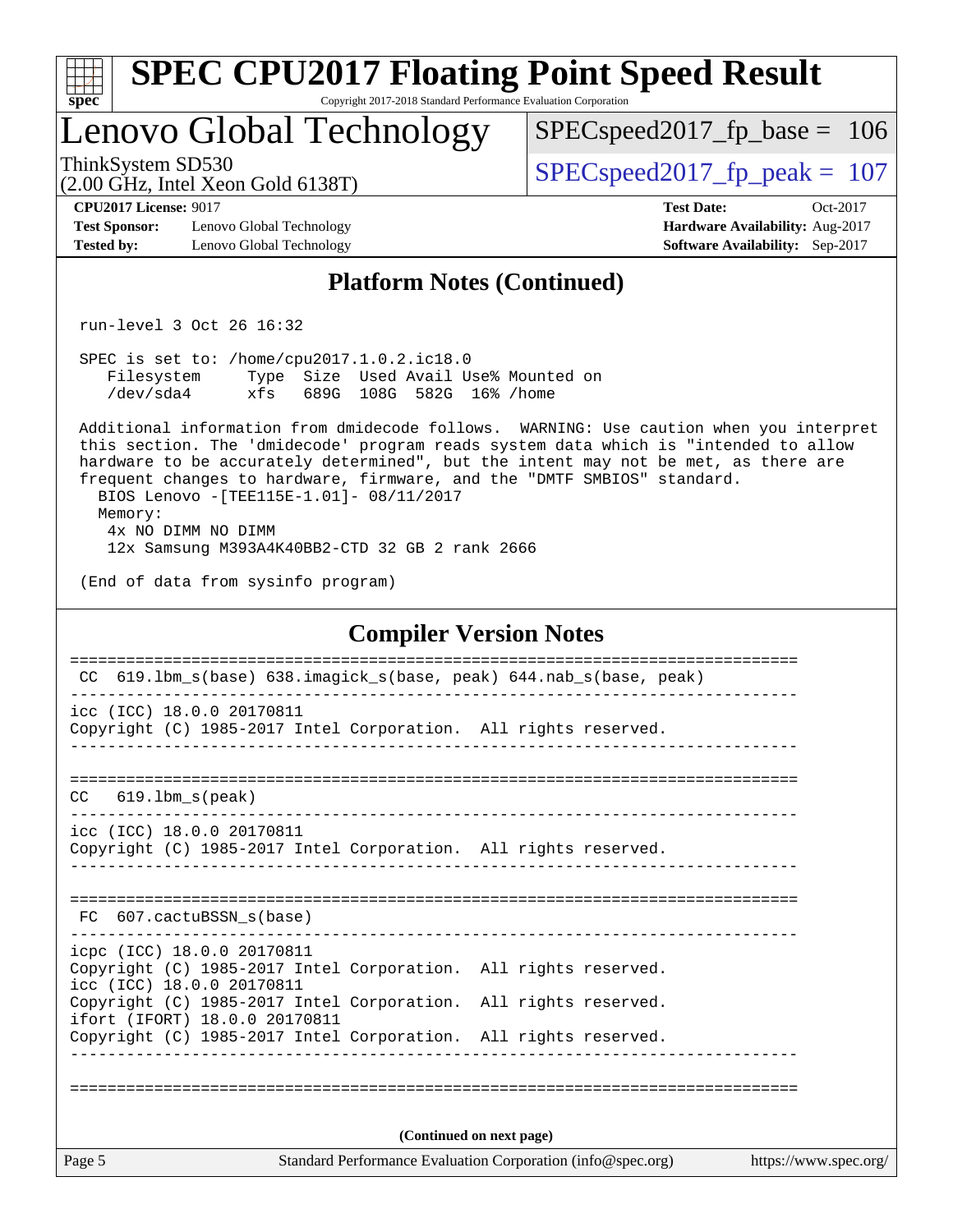| v.<br>t.<br>c |  |  |  |  |  |  |
|---------------|--|--|--|--|--|--|

# **[SPEC CPU2017 Floating Point Speed Result](http://www.spec.org/auto/cpu2017/Docs/result-fields.html#SPECCPU2017FloatingPointSpeedResult)**

Copyright 2017-2018 Standard Performance Evaluation Corporation

Lenovo Global Technology

[SPECspeed2017\\_fp\\_base =](http://www.spec.org/auto/cpu2017/Docs/result-fields.html#SPECspeed2017fpbase) 106

(2.00 GHz, Intel Xeon Gold 6138T)

ThinkSystem SD530<br>  $(2.00 \text{ GHz. Intel } \text{Yeen Gold } 6138 \text{T})$   $\text{SPEC speed2017\_fp\_peak} = 107$ 

**[Test Sponsor:](http://www.spec.org/auto/cpu2017/Docs/result-fields.html#TestSponsor)** Lenovo Global Technology **[Hardware Availability:](http://www.spec.org/auto/cpu2017/Docs/result-fields.html#HardwareAvailability)** Aug-2017 [Tested by:](http://www.spec.org/auto/cpu2017/Docs/result-fields.html#Testedby) Lenovo Global Technology **[Software Availability:](http://www.spec.org/auto/cpu2017/Docs/result-fields.html#SoftwareAvailability)** Sep-2017

**[CPU2017 License:](http://www.spec.org/auto/cpu2017/Docs/result-fields.html#CPU2017License)** 9017 **[Test Date:](http://www.spec.org/auto/cpu2017/Docs/result-fields.html#TestDate)** Oct-2017

### **[Compiler Version Notes \(Continued\)](http://www.spec.org/auto/cpu2017/Docs/result-fields.html#CompilerVersionNotes)**

|     | FC 607.cactuBSSN_s(peak)                                   |                                                                 |                      |  |
|-----|------------------------------------------------------------|-----------------------------------------------------------------|----------------------|--|
|     | icpc (ICC) 18.0.0 20170811<br>icc (ICC) 18.0.0 20170811    | Copyright (C) 1985-2017 Intel Corporation. All rights reserved. |                      |  |
|     | ifort (IFORT) 18.0.0 20170811                              | Copyright (C) 1985-2017 Intel Corporation.                      | All rights reserved. |  |
|     |                                                            | Copyright (C) 1985-2017 Intel Corporation. All rights reserved. |                      |  |
|     |                                                            | FC 603.bwaves_s(base) 649.fotonik3d_s(base) 654.roms_s(base)    |                      |  |
|     | ifort (IFORT) 18.0.0 20170811                              | Copyright (C) 1985-2017 Intel Corporation. All rights reserved. |                      |  |
| FC  |                                                            | 603.bwaves_s(peak) 649.fotonik3d_s(peak) 654.roms_s(peak)       |                      |  |
|     | ifort (IFORT) 18.0.0 20170811                              | Copyright (C) 1985-2017 Intel Corporation. All rights reserved. |                      |  |
|     |                                                            | CC 621.wrf_s(base) 627.cam4_s(base, peak) 628.pop2_s(base)      |                      |  |
|     | ifort (IFORT) 18.0.0 20170811<br>icc (ICC) 18.0.0 20170811 | Copyright (C) 1985-2017 Intel Corporation. All rights reserved. |                      |  |
|     |                                                            | Copyright (C) 1985-2017 Intel Corporation. All rights reserved. |                      |  |
| CC. | 621.wrf_s(peak) 628.pop2_s(peak)                           |                                                                 |                      |  |
|     | ifort (IFORT) 18.0.0 20170811<br>icc (ICC) 18.0.0 20170811 | Copyright (C) 1985-2017 Intel Corporation. All rights reserved. |                      |  |
|     |                                                            | Copyright (C) 1985-2017 Intel Corporation. All rights reserved. |                      |  |

### **[Base Compiler Invocation](http://www.spec.org/auto/cpu2017/Docs/result-fields.html#BaseCompilerInvocation)**

[C benchmarks:](http://www.spec.org/auto/cpu2017/Docs/result-fields.html#Cbenchmarks)

[icc](http://www.spec.org/cpu2017/results/res2017q4/cpu2017-20171114-00712.flags.html#user_CCbase_intel_icc_18.0_66fc1ee009f7361af1fbd72ca7dcefbb700085f36577c54f309893dd4ec40d12360134090235512931783d35fd58c0460139e722d5067c5574d8eaf2b3e37e92)

**(Continued on next page)**

Page 6 Standard Performance Evaluation Corporation [\(info@spec.org\)](mailto:info@spec.org) <https://www.spec.org/>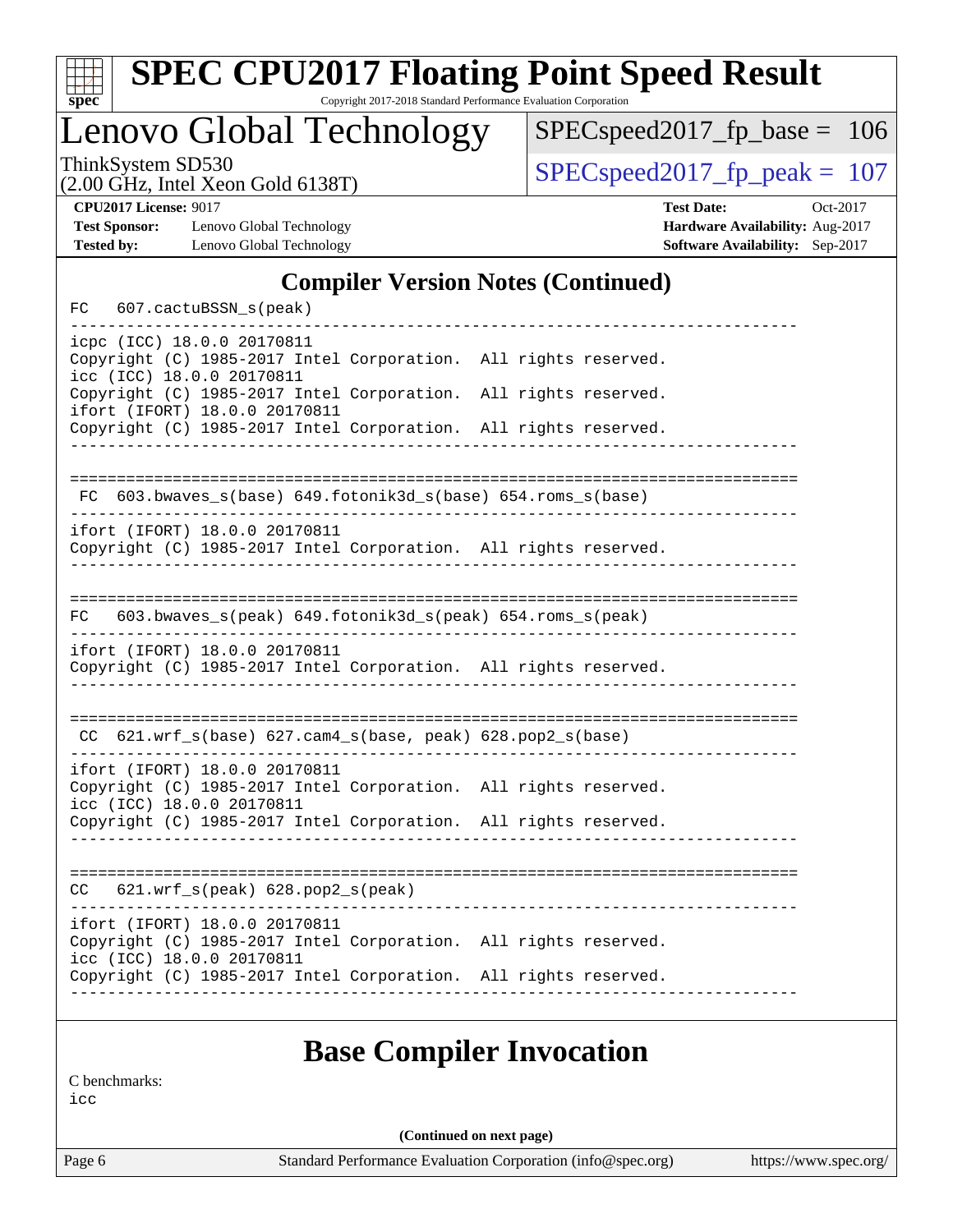

## Lenovo Global Technology

[SPECspeed2017\\_fp\\_base =](http://www.spec.org/auto/cpu2017/Docs/result-fields.html#SPECspeed2017fpbase) 106

ThinkSystem SD530  $SPEC speed2017$  fp\_peak = 107

(2.00 GHz, Intel Xeon Gold 6138T)

**[Test Sponsor:](http://www.spec.org/auto/cpu2017/Docs/result-fields.html#TestSponsor)** Lenovo Global Technology **[Hardware Availability:](http://www.spec.org/auto/cpu2017/Docs/result-fields.html#HardwareAvailability)** Aug-2017 **[Tested by:](http://www.spec.org/auto/cpu2017/Docs/result-fields.html#Testedby)** Lenovo Global Technology **[Software Availability:](http://www.spec.org/auto/cpu2017/Docs/result-fields.html#SoftwareAvailability)** Sep-2017

**[CPU2017 License:](http://www.spec.org/auto/cpu2017/Docs/result-fields.html#CPU2017License)** 9017 **[Test Date:](http://www.spec.org/auto/cpu2017/Docs/result-fields.html#TestDate)** Oct-2017

## **[Base Compiler Invocation \(Continued\)](http://www.spec.org/auto/cpu2017/Docs/result-fields.html#BaseCompilerInvocation)**

[Fortran benchmarks](http://www.spec.org/auto/cpu2017/Docs/result-fields.html#Fortranbenchmarks): [ifort](http://www.spec.org/cpu2017/results/res2017q4/cpu2017-20171114-00712.flags.html#user_FCbase_intel_ifort_18.0_8111460550e3ca792625aed983ce982f94888b8b503583aa7ba2b8303487b4d8a21a13e7191a45c5fd58ff318f48f9492884d4413fa793fd88dd292cad7027ca)

[Benchmarks using both Fortran and C:](http://www.spec.org/auto/cpu2017/Docs/result-fields.html#BenchmarksusingbothFortranandC) [ifort](http://www.spec.org/cpu2017/results/res2017q4/cpu2017-20171114-00712.flags.html#user_CC_FCbase_intel_ifort_18.0_8111460550e3ca792625aed983ce982f94888b8b503583aa7ba2b8303487b4d8a21a13e7191a45c5fd58ff318f48f9492884d4413fa793fd88dd292cad7027ca) [icc](http://www.spec.org/cpu2017/results/res2017q4/cpu2017-20171114-00712.flags.html#user_CC_FCbase_intel_icc_18.0_66fc1ee009f7361af1fbd72ca7dcefbb700085f36577c54f309893dd4ec40d12360134090235512931783d35fd58c0460139e722d5067c5574d8eaf2b3e37e92)

[Benchmarks using Fortran, C, and C++:](http://www.spec.org/auto/cpu2017/Docs/result-fields.html#BenchmarksusingFortranCandCXX) [icpc](http://www.spec.org/cpu2017/results/res2017q4/cpu2017-20171114-00712.flags.html#user_CC_CXX_FCbase_intel_icpc_18.0_c510b6838c7f56d33e37e94d029a35b4a7bccf4766a728ee175e80a419847e808290a9b78be685c44ab727ea267ec2f070ec5dc83b407c0218cded6866a35d07) [icc](http://www.spec.org/cpu2017/results/res2017q4/cpu2017-20171114-00712.flags.html#user_CC_CXX_FCbase_intel_icc_18.0_66fc1ee009f7361af1fbd72ca7dcefbb700085f36577c54f309893dd4ec40d12360134090235512931783d35fd58c0460139e722d5067c5574d8eaf2b3e37e92) [ifort](http://www.spec.org/cpu2017/results/res2017q4/cpu2017-20171114-00712.flags.html#user_CC_CXX_FCbase_intel_ifort_18.0_8111460550e3ca792625aed983ce982f94888b8b503583aa7ba2b8303487b4d8a21a13e7191a45c5fd58ff318f48f9492884d4413fa793fd88dd292cad7027ca)

### **[Base Portability Flags](http://www.spec.org/auto/cpu2017/Docs/result-fields.html#BasePortabilityFlags)**

 603.bwaves\_s: [-DSPEC\\_LP64](http://www.spec.org/cpu2017/results/res2017q4/cpu2017-20171114-00712.flags.html#suite_basePORTABILITY603_bwaves_s_DSPEC_LP64) 607.cactuBSSN\_s: [-DSPEC\\_LP64](http://www.spec.org/cpu2017/results/res2017q4/cpu2017-20171114-00712.flags.html#suite_basePORTABILITY607_cactuBSSN_s_DSPEC_LP64) 619.lbm\_s: [-DSPEC\\_LP64](http://www.spec.org/cpu2017/results/res2017q4/cpu2017-20171114-00712.flags.html#suite_basePORTABILITY619_lbm_s_DSPEC_LP64) 621.wrf\_s: [-DSPEC\\_LP64](http://www.spec.org/cpu2017/results/res2017q4/cpu2017-20171114-00712.flags.html#suite_basePORTABILITY621_wrf_s_DSPEC_LP64) [-DSPEC\\_CASE\\_FLAG](http://www.spec.org/cpu2017/results/res2017q4/cpu2017-20171114-00712.flags.html#b621.wrf_s_baseCPORTABILITY_DSPEC_CASE_FLAG) [-convert big\\_endian](http://www.spec.org/cpu2017/results/res2017q4/cpu2017-20171114-00712.flags.html#user_baseFPORTABILITY621_wrf_s_convert_big_endian_c3194028bc08c63ac5d04de18c48ce6d347e4e562e8892b8bdbdc0214820426deb8554edfa529a3fb25a586e65a3d812c835984020483e7e73212c4d31a38223) 627.cam4\_s: [-DSPEC\\_LP64](http://www.spec.org/cpu2017/results/res2017q4/cpu2017-20171114-00712.flags.html#suite_basePORTABILITY627_cam4_s_DSPEC_LP64) [-DSPEC\\_CASE\\_FLAG](http://www.spec.org/cpu2017/results/res2017q4/cpu2017-20171114-00712.flags.html#b627.cam4_s_baseCPORTABILITY_DSPEC_CASE_FLAG) 628.pop2\_s: [-DSPEC\\_LP64](http://www.spec.org/cpu2017/results/res2017q4/cpu2017-20171114-00712.flags.html#suite_basePORTABILITY628_pop2_s_DSPEC_LP64) [-DSPEC\\_CASE\\_FLAG](http://www.spec.org/cpu2017/results/res2017q4/cpu2017-20171114-00712.flags.html#b628.pop2_s_baseCPORTABILITY_DSPEC_CASE_FLAG) [-convert big\\_endian](http://www.spec.org/cpu2017/results/res2017q4/cpu2017-20171114-00712.flags.html#user_baseFPORTABILITY628_pop2_s_convert_big_endian_c3194028bc08c63ac5d04de18c48ce6d347e4e562e8892b8bdbdc0214820426deb8554edfa529a3fb25a586e65a3d812c835984020483e7e73212c4d31a38223) [-assume byterecl](http://www.spec.org/cpu2017/results/res2017q4/cpu2017-20171114-00712.flags.html#user_baseFPORTABILITY628_pop2_s_assume_byterecl_7e47d18b9513cf18525430bbf0f2177aa9bf368bc7a059c09b2c06a34b53bd3447c950d3f8d6c70e3faf3a05c8557d66a5798b567902e8849adc142926523472) 638.imagick\_s: [-DSPEC\\_LP64](http://www.spec.org/cpu2017/results/res2017q4/cpu2017-20171114-00712.flags.html#suite_basePORTABILITY638_imagick_s_DSPEC_LP64) 644.nab\_s: [-DSPEC\\_LP64](http://www.spec.org/cpu2017/results/res2017q4/cpu2017-20171114-00712.flags.html#suite_basePORTABILITY644_nab_s_DSPEC_LP64) 649.fotonik3d\_s: [-DSPEC\\_LP64](http://www.spec.org/cpu2017/results/res2017q4/cpu2017-20171114-00712.flags.html#suite_basePORTABILITY649_fotonik3d_s_DSPEC_LP64) 654.roms\_s: [-DSPEC\\_LP64](http://www.spec.org/cpu2017/results/res2017q4/cpu2017-20171114-00712.flags.html#suite_basePORTABILITY654_roms_s_DSPEC_LP64)

### **[Base Optimization Flags](http://www.spec.org/auto/cpu2017/Docs/result-fields.html#BaseOptimizationFlags)**

[C benchmarks](http://www.spec.org/auto/cpu2017/Docs/result-fields.html#Cbenchmarks):

[-xCORE-AVX512](http://www.spec.org/cpu2017/results/res2017q4/cpu2017-20171114-00712.flags.html#user_CCbase_f-xCORE-AVX512) [-ipo](http://www.spec.org/cpu2017/results/res2017q4/cpu2017-20171114-00712.flags.html#user_CCbase_f-ipo) [-O3](http://www.spec.org/cpu2017/results/res2017q4/cpu2017-20171114-00712.flags.html#user_CCbase_f-O3) [-no-prec-div](http://www.spec.org/cpu2017/results/res2017q4/cpu2017-20171114-00712.flags.html#user_CCbase_f-no-prec-div) [-qopt-prefetch](http://www.spec.org/cpu2017/results/res2017q4/cpu2017-20171114-00712.flags.html#user_CCbase_f-qopt-prefetch) [-ffinite-math-only](http://www.spec.org/cpu2017/results/res2017q4/cpu2017-20171114-00712.flags.html#user_CCbase_f_finite_math_only_cb91587bd2077682c4b38af759c288ed7c732db004271a9512da14a4f8007909a5f1427ecbf1a0fb78ff2a814402c6114ac565ca162485bbcae155b5e4258871) [-qopt-mem-layout-trans=3](http://www.spec.org/cpu2017/results/res2017q4/cpu2017-20171114-00712.flags.html#user_CCbase_f-qopt-mem-layout-trans_de80db37974c74b1f0e20d883f0b675c88c3b01e9d123adea9b28688d64333345fb62bc4a798493513fdb68f60282f9a726aa07f478b2f7113531aecce732043) [-qopenmp](http://www.spec.org/cpu2017/results/res2017q4/cpu2017-20171114-00712.flags.html#user_CCbase_qopenmp_16be0c44f24f464004c6784a7acb94aca937f053568ce72f94b139a11c7c168634a55f6653758ddd83bcf7b8463e8028bb0b48b77bcddc6b78d5d95bb1df2967) [-DSPEC\\_OPENMP](http://www.spec.org/cpu2017/results/res2017q4/cpu2017-20171114-00712.flags.html#suite_CCbase_DSPEC_OPENMP)

### [Fortran benchmarks](http://www.spec.org/auto/cpu2017/Docs/result-fields.html#Fortranbenchmarks):

[-DSPEC\\_OPENMP](http://www.spec.org/cpu2017/results/res2017q4/cpu2017-20171114-00712.flags.html#suite_FCbase_DSPEC_OPENMP) [-xCORE-AVX512](http://www.spec.org/cpu2017/results/res2017q4/cpu2017-20171114-00712.flags.html#user_FCbase_f-xCORE-AVX512) [-ipo](http://www.spec.org/cpu2017/results/res2017q4/cpu2017-20171114-00712.flags.html#user_FCbase_f-ipo) [-O3](http://www.spec.org/cpu2017/results/res2017q4/cpu2017-20171114-00712.flags.html#user_FCbase_f-O3) [-no-prec-div](http://www.spec.org/cpu2017/results/res2017q4/cpu2017-20171114-00712.flags.html#user_FCbase_f-no-prec-div) [-qopt-prefetch](http://www.spec.org/cpu2017/results/res2017q4/cpu2017-20171114-00712.flags.html#user_FCbase_f-qopt-prefetch) [-ffinite-math-only](http://www.spec.org/cpu2017/results/res2017q4/cpu2017-20171114-00712.flags.html#user_FCbase_f_finite_math_only_cb91587bd2077682c4b38af759c288ed7c732db004271a9512da14a4f8007909a5f1427ecbf1a0fb78ff2a814402c6114ac565ca162485bbcae155b5e4258871) [-qopt-mem-layout-trans=3](http://www.spec.org/cpu2017/results/res2017q4/cpu2017-20171114-00712.flags.html#user_FCbase_f-qopt-mem-layout-trans_de80db37974c74b1f0e20d883f0b675c88c3b01e9d123adea9b28688d64333345fb62bc4a798493513fdb68f60282f9a726aa07f478b2f7113531aecce732043) [-qopenmp](http://www.spec.org/cpu2017/results/res2017q4/cpu2017-20171114-00712.flags.html#user_FCbase_qopenmp_16be0c44f24f464004c6784a7acb94aca937f053568ce72f94b139a11c7c168634a55f6653758ddd83bcf7b8463e8028bb0b48b77bcddc6b78d5d95bb1df2967) [-nostandard-realloc-lhs](http://www.spec.org/cpu2017/results/res2017q4/cpu2017-20171114-00712.flags.html#user_FCbase_f_2003_std_realloc_82b4557e90729c0f113870c07e44d33d6f5a304b4f63d4c15d2d0f1fab99f5daaed73bdb9275d9ae411527f28b936061aa8b9c8f2d63842963b95c9dd6426b8a) [-align array32byte](http://www.spec.org/cpu2017/results/res2017q4/cpu2017-20171114-00712.flags.html#user_FCbase_align_array32byte_b982fe038af199962ba9a80c053b8342c548c85b40b8e86eb3cc33dee0d7986a4af373ac2d51c3f7cf710a18d62fdce2948f201cd044323541f22fc0fffc51b6)

[Benchmarks using both Fortran and C](http://www.spec.org/auto/cpu2017/Docs/result-fields.html#BenchmarksusingbothFortranandC):

| -xCORE-AVX512 -ipo -03 -no-prec-div -gopt-prefetch                 |  |
|--------------------------------------------------------------------|--|
| -ffinite-math-only -qopt-mem-layout-trans=3 -qopenmp -DSPEC OPENMP |  |
| -nostandard-realloc-lhs -align array32byte                         |  |

**(Continued on next page)**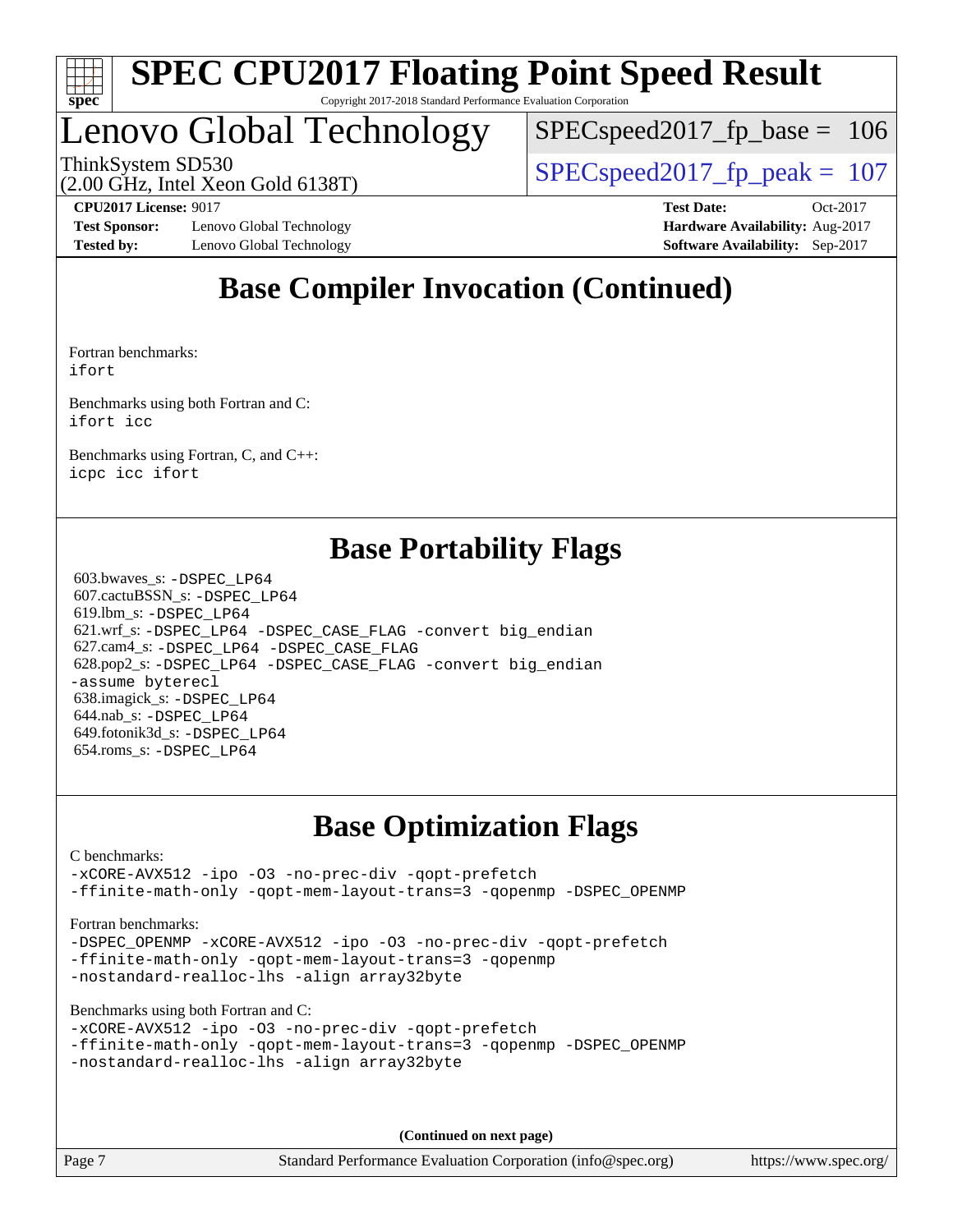

## Lenovo Global Technology

[SPECspeed2017\\_fp\\_base =](http://www.spec.org/auto/cpu2017/Docs/result-fields.html#SPECspeed2017fpbase) 106

(2.00 GHz, Intel Xeon Gold 6138T)

ThinkSystem SD530  $SPEC speed2017$  fp\_peak = 107

**[Test Sponsor:](http://www.spec.org/auto/cpu2017/Docs/result-fields.html#TestSponsor)** Lenovo Global Technology **[Hardware Availability:](http://www.spec.org/auto/cpu2017/Docs/result-fields.html#HardwareAvailability)** Aug-2017 **[Tested by:](http://www.spec.org/auto/cpu2017/Docs/result-fields.html#Testedby)** Lenovo Global Technology **[Software Availability:](http://www.spec.org/auto/cpu2017/Docs/result-fields.html#SoftwareAvailability)** Sep-2017

**[CPU2017 License:](http://www.spec.org/auto/cpu2017/Docs/result-fields.html#CPU2017License)** 9017 **[Test Date:](http://www.spec.org/auto/cpu2017/Docs/result-fields.html#TestDate)** Oct-2017

## **[Base Optimization Flags \(Continued\)](http://www.spec.org/auto/cpu2017/Docs/result-fields.html#BaseOptimizationFlags)**

[Benchmarks using Fortran, C, and C++:](http://www.spec.org/auto/cpu2017/Docs/result-fields.html#BenchmarksusingFortranCandCXX)

[-xCORE-AVX512](http://www.spec.org/cpu2017/results/res2017q4/cpu2017-20171114-00712.flags.html#user_CC_CXX_FCbase_f-xCORE-AVX512) [-ipo](http://www.spec.org/cpu2017/results/res2017q4/cpu2017-20171114-00712.flags.html#user_CC_CXX_FCbase_f-ipo) [-O3](http://www.spec.org/cpu2017/results/res2017q4/cpu2017-20171114-00712.flags.html#user_CC_CXX_FCbase_f-O3) [-no-prec-div](http://www.spec.org/cpu2017/results/res2017q4/cpu2017-20171114-00712.flags.html#user_CC_CXX_FCbase_f-no-prec-div) [-qopt-prefetch](http://www.spec.org/cpu2017/results/res2017q4/cpu2017-20171114-00712.flags.html#user_CC_CXX_FCbase_f-qopt-prefetch) [-ffinite-math-only](http://www.spec.org/cpu2017/results/res2017q4/cpu2017-20171114-00712.flags.html#user_CC_CXX_FCbase_f_finite_math_only_cb91587bd2077682c4b38af759c288ed7c732db004271a9512da14a4f8007909a5f1427ecbf1a0fb78ff2a814402c6114ac565ca162485bbcae155b5e4258871) [-qopt-mem-layout-trans=3](http://www.spec.org/cpu2017/results/res2017q4/cpu2017-20171114-00712.flags.html#user_CC_CXX_FCbase_f-qopt-mem-layout-trans_de80db37974c74b1f0e20d883f0b675c88c3b01e9d123adea9b28688d64333345fb62bc4a798493513fdb68f60282f9a726aa07f478b2f7113531aecce732043) [-qopenmp](http://www.spec.org/cpu2017/results/res2017q4/cpu2017-20171114-00712.flags.html#user_CC_CXX_FCbase_qopenmp_16be0c44f24f464004c6784a7acb94aca937f053568ce72f94b139a11c7c168634a55f6653758ddd83bcf7b8463e8028bb0b48b77bcddc6b78d5d95bb1df2967) [-DSPEC\\_OPENMP](http://www.spec.org/cpu2017/results/res2017q4/cpu2017-20171114-00712.flags.html#suite_CC_CXX_FCbase_DSPEC_OPENMP) [-nostandard-realloc-lhs](http://www.spec.org/cpu2017/results/res2017q4/cpu2017-20171114-00712.flags.html#user_CC_CXX_FCbase_f_2003_std_realloc_82b4557e90729c0f113870c07e44d33d6f5a304b4f63d4c15d2d0f1fab99f5daaed73bdb9275d9ae411527f28b936061aa8b9c8f2d63842963b95c9dd6426b8a) [-align array32byte](http://www.spec.org/cpu2017/results/res2017q4/cpu2017-20171114-00712.flags.html#user_CC_CXX_FCbase_align_array32byte_b982fe038af199962ba9a80c053b8342c548c85b40b8e86eb3cc33dee0d7986a4af373ac2d51c3f7cf710a18d62fdce2948f201cd044323541f22fc0fffc51b6)

## **[Base Other Flags](http://www.spec.org/auto/cpu2017/Docs/result-fields.html#BaseOtherFlags)**

[C benchmarks](http://www.spec.org/auto/cpu2017/Docs/result-fields.html#Cbenchmarks):  $-m64 - std= c11$  $-m64 - std= c11$ 

[Fortran benchmarks](http://www.spec.org/auto/cpu2017/Docs/result-fields.html#Fortranbenchmarks): [-m64](http://www.spec.org/cpu2017/results/res2017q4/cpu2017-20171114-00712.flags.html#user_FCbase_intel_intel64_18.0_af43caccfc8ded86e7699f2159af6efc7655f51387b94da716254467f3c01020a5059329e2569e4053f409e7c9202a7efc638f7a6d1ffb3f52dea4a3e31d82ab)

[Benchmarks using both Fortran and C](http://www.spec.org/auto/cpu2017/Docs/result-fields.html#BenchmarksusingbothFortranandC):  $-m64$   $-std=cl1$ 

[Benchmarks using Fortran, C, and C++:](http://www.spec.org/auto/cpu2017/Docs/result-fields.html#BenchmarksusingFortranCandCXX)  $-m64$   $-std=cl1$ 

### **[Peak Compiler Invocation](http://www.spec.org/auto/cpu2017/Docs/result-fields.html#PeakCompilerInvocation)**

[C benchmarks](http://www.spec.org/auto/cpu2017/Docs/result-fields.html#Cbenchmarks): [icc](http://www.spec.org/cpu2017/results/res2017q4/cpu2017-20171114-00712.flags.html#user_CCpeak_intel_icc_18.0_66fc1ee009f7361af1fbd72ca7dcefbb700085f36577c54f309893dd4ec40d12360134090235512931783d35fd58c0460139e722d5067c5574d8eaf2b3e37e92)

[Fortran benchmarks](http://www.spec.org/auto/cpu2017/Docs/result-fields.html#Fortranbenchmarks): [ifort](http://www.spec.org/cpu2017/results/res2017q4/cpu2017-20171114-00712.flags.html#user_FCpeak_intel_ifort_18.0_8111460550e3ca792625aed983ce982f94888b8b503583aa7ba2b8303487b4d8a21a13e7191a45c5fd58ff318f48f9492884d4413fa793fd88dd292cad7027ca)

[Benchmarks using both Fortran and C](http://www.spec.org/auto/cpu2017/Docs/result-fields.html#BenchmarksusingbothFortranandC): [ifort](http://www.spec.org/cpu2017/results/res2017q4/cpu2017-20171114-00712.flags.html#user_CC_FCpeak_intel_ifort_18.0_8111460550e3ca792625aed983ce982f94888b8b503583aa7ba2b8303487b4d8a21a13e7191a45c5fd58ff318f48f9492884d4413fa793fd88dd292cad7027ca) [icc](http://www.spec.org/cpu2017/results/res2017q4/cpu2017-20171114-00712.flags.html#user_CC_FCpeak_intel_icc_18.0_66fc1ee009f7361af1fbd72ca7dcefbb700085f36577c54f309893dd4ec40d12360134090235512931783d35fd58c0460139e722d5067c5574d8eaf2b3e37e92)

[Benchmarks using Fortran, C, and C++:](http://www.spec.org/auto/cpu2017/Docs/result-fields.html#BenchmarksusingFortranCandCXX) [icpc](http://www.spec.org/cpu2017/results/res2017q4/cpu2017-20171114-00712.flags.html#user_CC_CXX_FCpeak_intel_icpc_18.0_c510b6838c7f56d33e37e94d029a35b4a7bccf4766a728ee175e80a419847e808290a9b78be685c44ab727ea267ec2f070ec5dc83b407c0218cded6866a35d07) [icc](http://www.spec.org/cpu2017/results/res2017q4/cpu2017-20171114-00712.flags.html#user_CC_CXX_FCpeak_intel_icc_18.0_66fc1ee009f7361af1fbd72ca7dcefbb700085f36577c54f309893dd4ec40d12360134090235512931783d35fd58c0460139e722d5067c5574d8eaf2b3e37e92) [ifort](http://www.spec.org/cpu2017/results/res2017q4/cpu2017-20171114-00712.flags.html#user_CC_CXX_FCpeak_intel_ifort_18.0_8111460550e3ca792625aed983ce982f94888b8b503583aa7ba2b8303487b4d8a21a13e7191a45c5fd58ff318f48f9492884d4413fa793fd88dd292cad7027ca)

## **[Peak Portability Flags](http://www.spec.org/auto/cpu2017/Docs/result-fields.html#PeakPortabilityFlags)**

Same as Base Portability Flags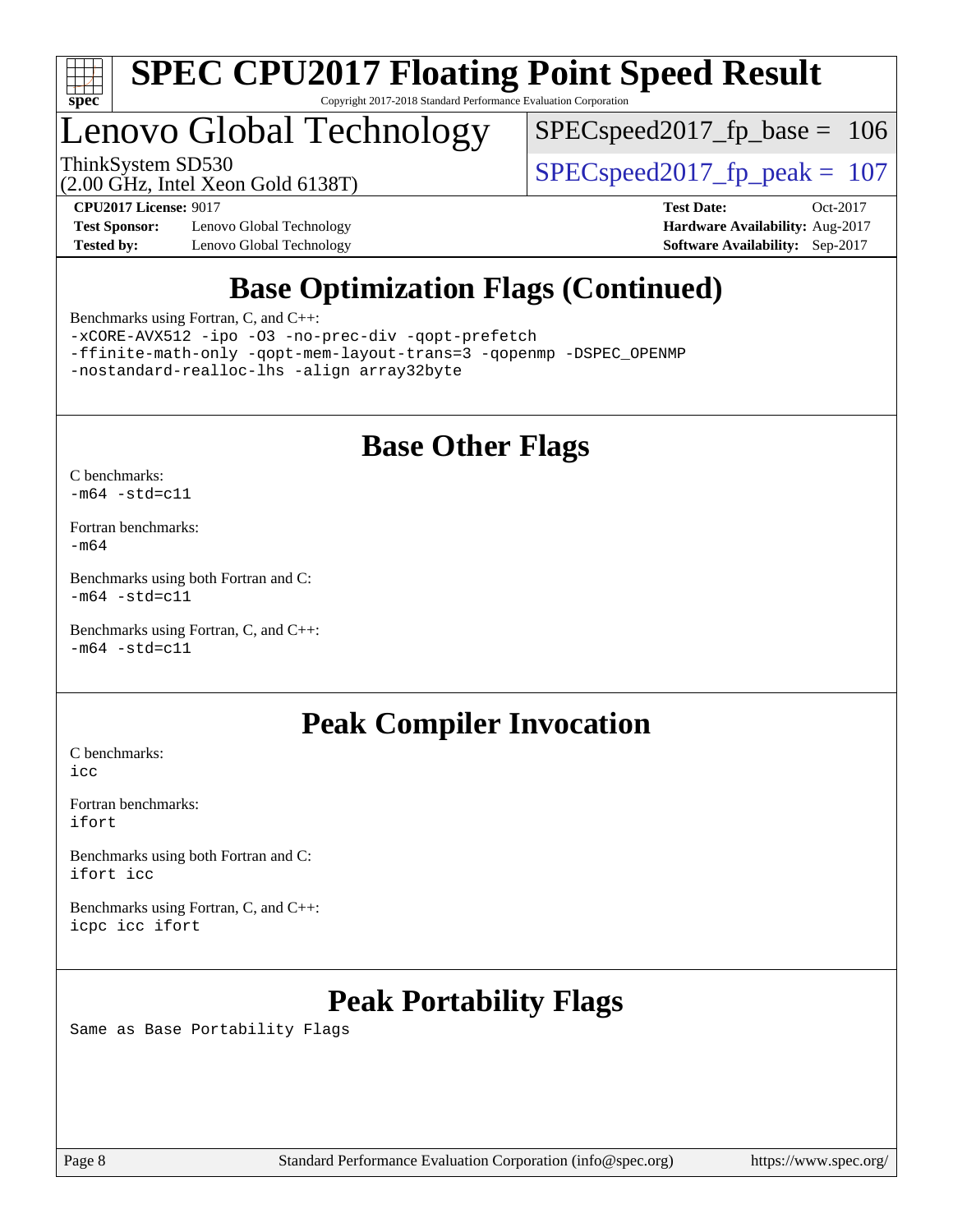

## Lenovo Global Technology

SPECspeed2017 fp base  $= 106$ 

(2.00 GHz, Intel Xeon Gold 6138T)

ThinkSystem SD530  $SPEC speed2017$  fp\_peak = 107

**[Test Sponsor:](http://www.spec.org/auto/cpu2017/Docs/result-fields.html#TestSponsor)** Lenovo Global Technology **[Hardware Availability:](http://www.spec.org/auto/cpu2017/Docs/result-fields.html#HardwareAvailability)** Aug-2017 **[Tested by:](http://www.spec.org/auto/cpu2017/Docs/result-fields.html#Testedby)** Lenovo Global Technology **[Software Availability:](http://www.spec.org/auto/cpu2017/Docs/result-fields.html#SoftwareAvailability)** Sep-2017

**[CPU2017 License:](http://www.spec.org/auto/cpu2017/Docs/result-fields.html#CPU2017License)** 9017 **[Test Date:](http://www.spec.org/auto/cpu2017/Docs/result-fields.html#TestDate)** Oct-2017

## **[Peak Optimization Flags](http://www.spec.org/auto/cpu2017/Docs/result-fields.html#PeakOptimizationFlags)**

[C benchmarks](http://www.spec.org/auto/cpu2017/Docs/result-fields.html#Cbenchmarks):

 619.lbm\_s: [-prof-gen](http://www.spec.org/cpu2017/results/res2017q4/cpu2017-20171114-00712.flags.html#user_peakPASS1_CFLAGSPASS1_LDFLAGS619_lbm_s_prof_gen_5aa4926d6013ddb2a31985c654b3eb18169fc0c6952a63635c234f711e6e63dd76e94ad52365559451ec499a2cdb89e4dc58ba4c67ef54ca681ffbe1461d6b36)(pass 1) [-prof-use](http://www.spec.org/cpu2017/results/res2017q4/cpu2017-20171114-00712.flags.html#user_peakPASS2_CFLAGSPASS2_LDFLAGS619_lbm_s_prof_use_1a21ceae95f36a2b53c25747139a6c16ca95bd9def2a207b4f0849963b97e94f5260e30a0c64f4bb623698870e679ca08317ef8150905d41bd88c6f78df73f19)(pass 2) [-O2](http://www.spec.org/cpu2017/results/res2017q4/cpu2017-20171114-00712.flags.html#user_peakPASS1_COPTIMIZE619_lbm_s_f-O2) [-xCORE-AVX512](http://www.spec.org/cpu2017/results/res2017q4/cpu2017-20171114-00712.flags.html#user_peakPASS2_COPTIMIZE619_lbm_s_f-xCORE-AVX512) [-qopt-prefetch](http://www.spec.org/cpu2017/results/res2017q4/cpu2017-20171114-00712.flags.html#user_peakPASS1_COPTIMIZEPASS2_COPTIMIZE619_lbm_s_f-qopt-prefetch) [-ipo](http://www.spec.org/cpu2017/results/res2017q4/cpu2017-20171114-00712.flags.html#user_peakPASS2_COPTIMIZE619_lbm_s_f-ipo) [-O3](http://www.spec.org/cpu2017/results/res2017q4/cpu2017-20171114-00712.flags.html#user_peakPASS2_COPTIMIZE619_lbm_s_f-O3) [-ffinite-math-only](http://www.spec.org/cpu2017/results/res2017q4/cpu2017-20171114-00712.flags.html#user_peakPASS1_COPTIMIZEPASS2_COPTIMIZE619_lbm_s_f_finite_math_only_cb91587bd2077682c4b38af759c288ed7c732db004271a9512da14a4f8007909a5f1427ecbf1a0fb78ff2a814402c6114ac565ca162485bbcae155b5e4258871) [-no-prec-div](http://www.spec.org/cpu2017/results/res2017q4/cpu2017-20171114-00712.flags.html#user_peakPASS2_COPTIMIZE619_lbm_s_f-no-prec-div) [-qopt-mem-layout-trans=3](http://www.spec.org/cpu2017/results/res2017q4/cpu2017-20171114-00712.flags.html#user_peakPASS1_COPTIMIZEPASS2_COPTIMIZE619_lbm_s_f-qopt-mem-layout-trans_de80db37974c74b1f0e20d883f0b675c88c3b01e9d123adea9b28688d64333345fb62bc4a798493513fdb68f60282f9a726aa07f478b2f7113531aecce732043) [-DSPEC\\_SUPPRESS\\_OPENMP](http://www.spec.org/cpu2017/results/res2017q4/cpu2017-20171114-00712.flags.html#suite_peakPASS1_COPTIMIZE619_lbm_s_DSPEC_SUPPRESS_OPENMP) [-qopenmp](http://www.spec.org/cpu2017/results/res2017q4/cpu2017-20171114-00712.flags.html#user_peakPASS2_COPTIMIZE619_lbm_s_qopenmp_16be0c44f24f464004c6784a7acb94aca937f053568ce72f94b139a11c7c168634a55f6653758ddd83bcf7b8463e8028bb0b48b77bcddc6b78d5d95bb1df2967) [-DSPEC\\_OPENMP](http://www.spec.org/cpu2017/results/res2017q4/cpu2017-20171114-00712.flags.html#suite_peakPASS2_COPTIMIZE619_lbm_s_DSPEC_OPENMP) 638.imagick\_s: [-xCORE-AVX512](http://www.spec.org/cpu2017/results/res2017q4/cpu2017-20171114-00712.flags.html#user_peakCOPTIMIZE638_imagick_s_f-xCORE-AVX512) [-ipo](http://www.spec.org/cpu2017/results/res2017q4/cpu2017-20171114-00712.flags.html#user_peakCOPTIMIZE638_imagick_s_f-ipo) [-O3](http://www.spec.org/cpu2017/results/res2017q4/cpu2017-20171114-00712.flags.html#user_peakCOPTIMIZE638_imagick_s_f-O3) [-no-prec-div](http://www.spec.org/cpu2017/results/res2017q4/cpu2017-20171114-00712.flags.html#user_peakCOPTIMIZE638_imagick_s_f-no-prec-div) [-qopt-prefetch](http://www.spec.org/cpu2017/results/res2017q4/cpu2017-20171114-00712.flags.html#user_peakCOPTIMIZE638_imagick_s_f-qopt-prefetch) [-ffinite-math-only](http://www.spec.org/cpu2017/results/res2017q4/cpu2017-20171114-00712.flags.html#user_peakCOPTIMIZE638_imagick_s_f_finite_math_only_cb91587bd2077682c4b38af759c288ed7c732db004271a9512da14a4f8007909a5f1427ecbf1a0fb78ff2a814402c6114ac565ca162485bbcae155b5e4258871) [-qopt-mem-layout-trans=3](http://www.spec.org/cpu2017/results/res2017q4/cpu2017-20171114-00712.flags.html#user_peakCOPTIMIZE638_imagick_s_f-qopt-mem-layout-trans_de80db37974c74b1f0e20d883f0b675c88c3b01e9d123adea9b28688d64333345fb62bc4a798493513fdb68f60282f9a726aa07f478b2f7113531aecce732043) [-qopenmp](http://www.spec.org/cpu2017/results/res2017q4/cpu2017-20171114-00712.flags.html#user_peakCOPTIMIZE638_imagick_s_qopenmp_16be0c44f24f464004c6784a7acb94aca937f053568ce72f94b139a11c7c168634a55f6653758ddd83bcf7b8463e8028bb0b48b77bcddc6b78d5d95bb1df2967) [-DSPEC\\_OPENMP](http://www.spec.org/cpu2017/results/res2017q4/cpu2017-20171114-00712.flags.html#suite_peakCOPTIMIZE638_imagick_s_DSPEC_OPENMP) 644.nab\_s: Same as 638.imagick\_s [Fortran benchmarks:](http://www.spec.org/auto/cpu2017/Docs/result-fields.html#Fortranbenchmarks) [-prof-gen](http://www.spec.org/cpu2017/results/res2017q4/cpu2017-20171114-00712.flags.html#user_FCpeak_prof_gen_5aa4926d6013ddb2a31985c654b3eb18169fc0c6952a63635c234f711e6e63dd76e94ad52365559451ec499a2cdb89e4dc58ba4c67ef54ca681ffbe1461d6b36)(pass 1) [-prof-use](http://www.spec.org/cpu2017/results/res2017q4/cpu2017-20171114-00712.flags.html#user_FCpeak_prof_use_1a21ceae95f36a2b53c25747139a6c16ca95bd9def2a207b4f0849963b97e94f5260e30a0c64f4bb623698870e679ca08317ef8150905d41bd88c6f78df73f19)(pass 2) [-DSPEC\\_SUPPRESS\\_OPENMP](http://www.spec.org/cpu2017/results/res2017q4/cpu2017-20171114-00712.flags.html#suite_FCpeak_DSPEC_SUPPRESS_OPENMP) [-DSPEC\\_OPENMP](http://www.spec.org/cpu2017/results/res2017q4/cpu2017-20171114-00712.flags.html#suite_FCpeak_DSPEC_OPENMP) [-O2](http://www.spec.org/cpu2017/results/res2017q4/cpu2017-20171114-00712.flags.html#user_FCpeak_f-O2) [-xCORE-AVX512](http://www.spec.org/cpu2017/results/res2017q4/cpu2017-20171114-00712.flags.html#user_FCpeak_f-xCORE-AVX512) [-qopt-prefetch](http://www.spec.org/cpu2017/results/res2017q4/cpu2017-20171114-00712.flags.html#user_FCpeak_f-qopt-prefetch) [-ipo](http://www.spec.org/cpu2017/results/res2017q4/cpu2017-20171114-00712.flags.html#user_FCpeak_f-ipo) [-O3](http://www.spec.org/cpu2017/results/res2017q4/cpu2017-20171114-00712.flags.html#user_FCpeak_f-O3) [-ffinite-math-only](http://www.spec.org/cpu2017/results/res2017q4/cpu2017-20171114-00712.flags.html#user_FCpeak_f_finite_math_only_cb91587bd2077682c4b38af759c288ed7c732db004271a9512da14a4f8007909a5f1427ecbf1a0fb78ff2a814402c6114ac565ca162485bbcae155b5e4258871) [-no-prec-div](http://www.spec.org/cpu2017/results/res2017q4/cpu2017-20171114-00712.flags.html#user_FCpeak_f-no-prec-div) [-qopt-mem-layout-trans=3](http://www.spec.org/cpu2017/results/res2017q4/cpu2017-20171114-00712.flags.html#user_FCpeak_f-qopt-mem-layout-trans_de80db37974c74b1f0e20d883f0b675c88c3b01e9d123adea9b28688d64333345fb62bc4a798493513fdb68f60282f9a726aa07f478b2f7113531aecce732043) [-qopenmp](http://www.spec.org/cpu2017/results/res2017q4/cpu2017-20171114-00712.flags.html#user_FCpeak_qopenmp_16be0c44f24f464004c6784a7acb94aca937f053568ce72f94b139a11c7c168634a55f6653758ddd83bcf7b8463e8028bb0b48b77bcddc6b78d5d95bb1df2967) [-nostandard-realloc-lhs](http://www.spec.org/cpu2017/results/res2017q4/cpu2017-20171114-00712.flags.html#user_FCpeak_f_2003_std_realloc_82b4557e90729c0f113870c07e44d33d6f5a304b4f63d4c15d2d0f1fab99f5daaed73bdb9275d9ae411527f28b936061aa8b9c8f2d63842963b95c9dd6426b8a) [-align array32byte](http://www.spec.org/cpu2017/results/res2017q4/cpu2017-20171114-00712.flags.html#user_FCpeak_align_array32byte_b982fe038af199962ba9a80c053b8342c548c85b40b8e86eb3cc33dee0d7986a4af373ac2d51c3f7cf710a18d62fdce2948f201cd044323541f22fc0fffc51b6) [Benchmarks using both Fortran and C](http://www.spec.org/auto/cpu2017/Docs/result-fields.html#BenchmarksusingbothFortranandC): 621.wrf\_s: [-prof-gen](http://www.spec.org/cpu2017/results/res2017q4/cpu2017-20171114-00712.flags.html#user_peakPASS1_CFLAGSPASS1_FFLAGSPASS1_LDFLAGS621_wrf_s_prof_gen_5aa4926d6013ddb2a31985c654b3eb18169fc0c6952a63635c234f711e6e63dd76e94ad52365559451ec499a2cdb89e4dc58ba4c67ef54ca681ffbe1461d6b36)(pass 1) [-prof-use](http://www.spec.org/cpu2017/results/res2017q4/cpu2017-20171114-00712.flags.html#user_peakPASS2_CFLAGSPASS2_FFLAGSPASS2_LDFLAGS621_wrf_s_prof_use_1a21ceae95f36a2b53c25747139a6c16ca95bd9def2a207b4f0849963b97e94f5260e30a0c64f4bb623698870e679ca08317ef8150905d41bd88c6f78df73f19)(pass 2) [-O2](http://www.spec.org/cpu2017/results/res2017q4/cpu2017-20171114-00712.flags.html#user_peakPASS1_COPTIMIZEPASS1_FOPTIMIZE621_wrf_s_f-O2) [-xCORE-AVX512](http://www.spec.org/cpu2017/results/res2017q4/cpu2017-20171114-00712.flags.html#user_peakPASS2_COPTIMIZEPASS2_FOPTIMIZE621_wrf_s_f-xCORE-AVX512) [-qopt-prefetch](http://www.spec.org/cpu2017/results/res2017q4/cpu2017-20171114-00712.flags.html#user_peakPASS1_COPTIMIZEPASS1_FOPTIMIZEPASS2_COPTIMIZEPASS2_FOPTIMIZE621_wrf_s_f-qopt-prefetch) [-ipo](http://www.spec.org/cpu2017/results/res2017q4/cpu2017-20171114-00712.flags.html#user_peakPASS2_COPTIMIZEPASS2_FOPTIMIZE621_wrf_s_f-ipo) [-O3](http://www.spec.org/cpu2017/results/res2017q4/cpu2017-20171114-00712.flags.html#user_peakPASS2_COPTIMIZEPASS2_FOPTIMIZE621_wrf_s_f-O3) [-ffinite-math-only](http://www.spec.org/cpu2017/results/res2017q4/cpu2017-20171114-00712.flags.html#user_peakPASS1_COPTIMIZEPASS1_FOPTIMIZEPASS2_COPTIMIZEPASS2_FOPTIMIZE621_wrf_s_f_finite_math_only_cb91587bd2077682c4b38af759c288ed7c732db004271a9512da14a4f8007909a5f1427ecbf1a0fb78ff2a814402c6114ac565ca162485bbcae155b5e4258871) [-no-prec-div](http://www.spec.org/cpu2017/results/res2017q4/cpu2017-20171114-00712.flags.html#user_peakPASS2_COPTIMIZEPASS2_FOPTIMIZE621_wrf_s_f-no-prec-div) [-qopt-mem-layout-trans=3](http://www.spec.org/cpu2017/results/res2017q4/cpu2017-20171114-00712.flags.html#user_peakPASS1_COPTIMIZEPASS1_FOPTIMIZEPASS2_COPTIMIZEPASS2_FOPTIMIZE621_wrf_s_f-qopt-mem-layout-trans_de80db37974c74b1f0e20d883f0b675c88c3b01e9d123adea9b28688d64333345fb62bc4a798493513fdb68f60282f9a726aa07f478b2f7113531aecce732043) [-DSPEC\\_SUPPRESS\\_OPENMP](http://www.spec.org/cpu2017/results/res2017q4/cpu2017-20171114-00712.flags.html#suite_peakPASS1_COPTIMIZEPASS1_FOPTIMIZE621_wrf_s_DSPEC_SUPPRESS_OPENMP) [-qopenmp](http://www.spec.org/cpu2017/results/res2017q4/cpu2017-20171114-00712.flags.html#user_peakPASS2_COPTIMIZEPASS2_FOPTIMIZE621_wrf_s_qopenmp_16be0c44f24f464004c6784a7acb94aca937f053568ce72f94b139a11c7c168634a55f6653758ddd83bcf7b8463e8028bb0b48b77bcddc6b78d5d95bb1df2967) [-DSPEC\\_OPENMP](http://www.spec.org/cpu2017/results/res2017q4/cpu2017-20171114-00712.flags.html#suite_peakPASS2_COPTIMIZEPASS2_FOPTIMIZE621_wrf_s_DSPEC_OPENMP) [-nostandard-realloc-lhs](http://www.spec.org/cpu2017/results/res2017q4/cpu2017-20171114-00712.flags.html#user_peakEXTRA_FOPTIMIZE621_wrf_s_f_2003_std_realloc_82b4557e90729c0f113870c07e44d33d6f5a304b4f63d4c15d2d0f1fab99f5daaed73bdb9275d9ae411527f28b936061aa8b9c8f2d63842963b95c9dd6426b8a) [-align array32byte](http://www.spec.org/cpu2017/results/res2017q4/cpu2017-20171114-00712.flags.html#user_peakEXTRA_FOPTIMIZE621_wrf_s_align_array32byte_b982fe038af199962ba9a80c053b8342c548c85b40b8e86eb3cc33dee0d7986a4af373ac2d51c3f7cf710a18d62fdce2948f201cd044323541f22fc0fffc51b6) 627.cam4\_s: [-xCORE-AVX512](http://www.spec.org/cpu2017/results/res2017q4/cpu2017-20171114-00712.flags.html#user_peakCOPTIMIZEFOPTIMIZE627_cam4_s_f-xCORE-AVX512) [-ipo](http://www.spec.org/cpu2017/results/res2017q4/cpu2017-20171114-00712.flags.html#user_peakCOPTIMIZEFOPTIMIZE627_cam4_s_f-ipo) [-O3](http://www.spec.org/cpu2017/results/res2017q4/cpu2017-20171114-00712.flags.html#user_peakCOPTIMIZEFOPTIMIZE627_cam4_s_f-O3) [-no-prec-div](http://www.spec.org/cpu2017/results/res2017q4/cpu2017-20171114-00712.flags.html#user_peakCOPTIMIZEFOPTIMIZE627_cam4_s_f-no-prec-div) [-qopt-prefetch](http://www.spec.org/cpu2017/results/res2017q4/cpu2017-20171114-00712.flags.html#user_peakCOPTIMIZEFOPTIMIZE627_cam4_s_f-qopt-prefetch) [-ffinite-math-only](http://www.spec.org/cpu2017/results/res2017q4/cpu2017-20171114-00712.flags.html#user_peakCOPTIMIZEFOPTIMIZE627_cam4_s_f_finite_math_only_cb91587bd2077682c4b38af759c288ed7c732db004271a9512da14a4f8007909a5f1427ecbf1a0fb78ff2a814402c6114ac565ca162485bbcae155b5e4258871) [-qopt-mem-layout-trans=3](http://www.spec.org/cpu2017/results/res2017q4/cpu2017-20171114-00712.flags.html#user_peakCOPTIMIZEFOPTIMIZE627_cam4_s_f-qopt-mem-layout-trans_de80db37974c74b1f0e20d883f0b675c88c3b01e9d123adea9b28688d64333345fb62bc4a798493513fdb68f60282f9a726aa07f478b2f7113531aecce732043) [-qopenmp](http://www.spec.org/cpu2017/results/res2017q4/cpu2017-20171114-00712.flags.html#user_peakCOPTIMIZEFOPTIMIZE627_cam4_s_qopenmp_16be0c44f24f464004c6784a7acb94aca937f053568ce72f94b139a11c7c168634a55f6653758ddd83bcf7b8463e8028bb0b48b77bcddc6b78d5d95bb1df2967) [-DSPEC\\_OPENMP](http://www.spec.org/cpu2017/results/res2017q4/cpu2017-20171114-00712.flags.html#suite_peakCOPTIMIZEFOPTIMIZE627_cam4_s_DSPEC_OPENMP) [-nostandard-realloc-lhs](http://www.spec.org/cpu2017/results/res2017q4/cpu2017-20171114-00712.flags.html#user_peakEXTRA_FOPTIMIZE627_cam4_s_f_2003_std_realloc_82b4557e90729c0f113870c07e44d33d6f5a304b4f63d4c15d2d0f1fab99f5daaed73bdb9275d9ae411527f28b936061aa8b9c8f2d63842963b95c9dd6426b8a) [-align array32byte](http://www.spec.org/cpu2017/results/res2017q4/cpu2017-20171114-00712.flags.html#user_peakEXTRA_FOPTIMIZE627_cam4_s_align_array32byte_b982fe038af199962ba9a80c053b8342c548c85b40b8e86eb3cc33dee0d7986a4af373ac2d51c3f7cf710a18d62fdce2948f201cd044323541f22fc0fffc51b6) 628.pop2\_s: Same as 621.wrf\_s [Benchmarks using Fortran, C, and C++](http://www.spec.org/auto/cpu2017/Docs/result-fields.html#BenchmarksusingFortranCandCXX): [-prof-gen](http://www.spec.org/cpu2017/results/res2017q4/cpu2017-20171114-00712.flags.html#user_CC_CXX_FCpeak_prof_gen_5aa4926d6013ddb2a31985c654b3eb18169fc0c6952a63635c234f711e6e63dd76e94ad52365559451ec499a2cdb89e4dc58ba4c67ef54ca681ffbe1461d6b36)(pass 1) [-prof-use](http://www.spec.org/cpu2017/results/res2017q4/cpu2017-20171114-00712.flags.html#user_CC_CXX_FCpeak_prof_use_1a21ceae95f36a2b53c25747139a6c16ca95bd9def2a207b4f0849963b97e94f5260e30a0c64f4bb623698870e679ca08317ef8150905d41bd88c6f78df73f19)(pass 2) [-O2](http://www.spec.org/cpu2017/results/res2017q4/cpu2017-20171114-00712.flags.html#user_CC_CXX_FCpeak_f-O2) [-xCORE-AVX512](http://www.spec.org/cpu2017/results/res2017q4/cpu2017-20171114-00712.flags.html#user_CC_CXX_FCpeak_f-xCORE-AVX512) [-qopt-prefetch](http://www.spec.org/cpu2017/results/res2017q4/cpu2017-20171114-00712.flags.html#user_CC_CXX_FCpeak_f-qopt-prefetch) [-ipo](http://www.spec.org/cpu2017/results/res2017q4/cpu2017-20171114-00712.flags.html#user_CC_CXX_FCpeak_f-ipo) [-O3](http://www.spec.org/cpu2017/results/res2017q4/cpu2017-20171114-00712.flags.html#user_CC_CXX_FCpeak_f-O3) [-ffinite-math-only](http://www.spec.org/cpu2017/results/res2017q4/cpu2017-20171114-00712.flags.html#user_CC_CXX_FCpeak_f_finite_math_only_cb91587bd2077682c4b38af759c288ed7c732db004271a9512da14a4f8007909a5f1427ecbf1a0fb78ff2a814402c6114ac565ca162485bbcae155b5e4258871) [-no-prec-div](http://www.spec.org/cpu2017/results/res2017q4/cpu2017-20171114-00712.flags.html#user_CC_CXX_FCpeak_f-no-prec-div) [-qopt-mem-layout-trans=3](http://www.spec.org/cpu2017/results/res2017q4/cpu2017-20171114-00712.flags.html#user_CC_CXX_FCpeak_f-qopt-mem-layout-trans_de80db37974c74b1f0e20d883f0b675c88c3b01e9d123adea9b28688d64333345fb62bc4a798493513fdb68f60282f9a726aa07f478b2f7113531aecce732043) [-DSPEC\\_SUPPRESS\\_OPENMP](http://www.spec.org/cpu2017/results/res2017q4/cpu2017-20171114-00712.flags.html#suite_CC_CXX_FCpeak_DSPEC_SUPPRESS_OPENMP) [-qopenmp](http://www.spec.org/cpu2017/results/res2017q4/cpu2017-20171114-00712.flags.html#user_CC_CXX_FCpeak_qopenmp_16be0c44f24f464004c6784a7acb94aca937f053568ce72f94b139a11c7c168634a55f6653758ddd83bcf7b8463e8028bb0b48b77bcddc6b78d5d95bb1df2967) [-DSPEC\\_OPENMP](http://www.spec.org/cpu2017/results/res2017q4/cpu2017-20171114-00712.flags.html#suite_CC_CXX_FCpeak_DSPEC_OPENMP) [-nostandard-realloc-lhs](http://www.spec.org/cpu2017/results/res2017q4/cpu2017-20171114-00712.flags.html#user_CC_CXX_FCpeak_f_2003_std_realloc_82b4557e90729c0f113870c07e44d33d6f5a304b4f63d4c15d2d0f1fab99f5daaed73bdb9275d9ae411527f28b936061aa8b9c8f2d63842963b95c9dd6426b8a) [-align array32byte](http://www.spec.org/cpu2017/results/res2017q4/cpu2017-20171114-00712.flags.html#user_CC_CXX_FCpeak_align_array32byte_b982fe038af199962ba9a80c053b8342c548c85b40b8e86eb3cc33dee0d7986a4af373ac2d51c3f7cf710a18d62fdce2948f201cd044323541f22fc0fffc51b6) **[Peak Other Flags](http://www.spec.org/auto/cpu2017/Docs/result-fields.html#PeakOtherFlags)** [C benchmarks](http://www.spec.org/auto/cpu2017/Docs/result-fields.html#Cbenchmarks):  $-m64 - std= c11$  $-m64 - std= c11$ **(Continued on next page)**

Page 9 Standard Performance Evaluation Corporation [\(info@spec.org\)](mailto:info@spec.org) <https://www.spec.org/>